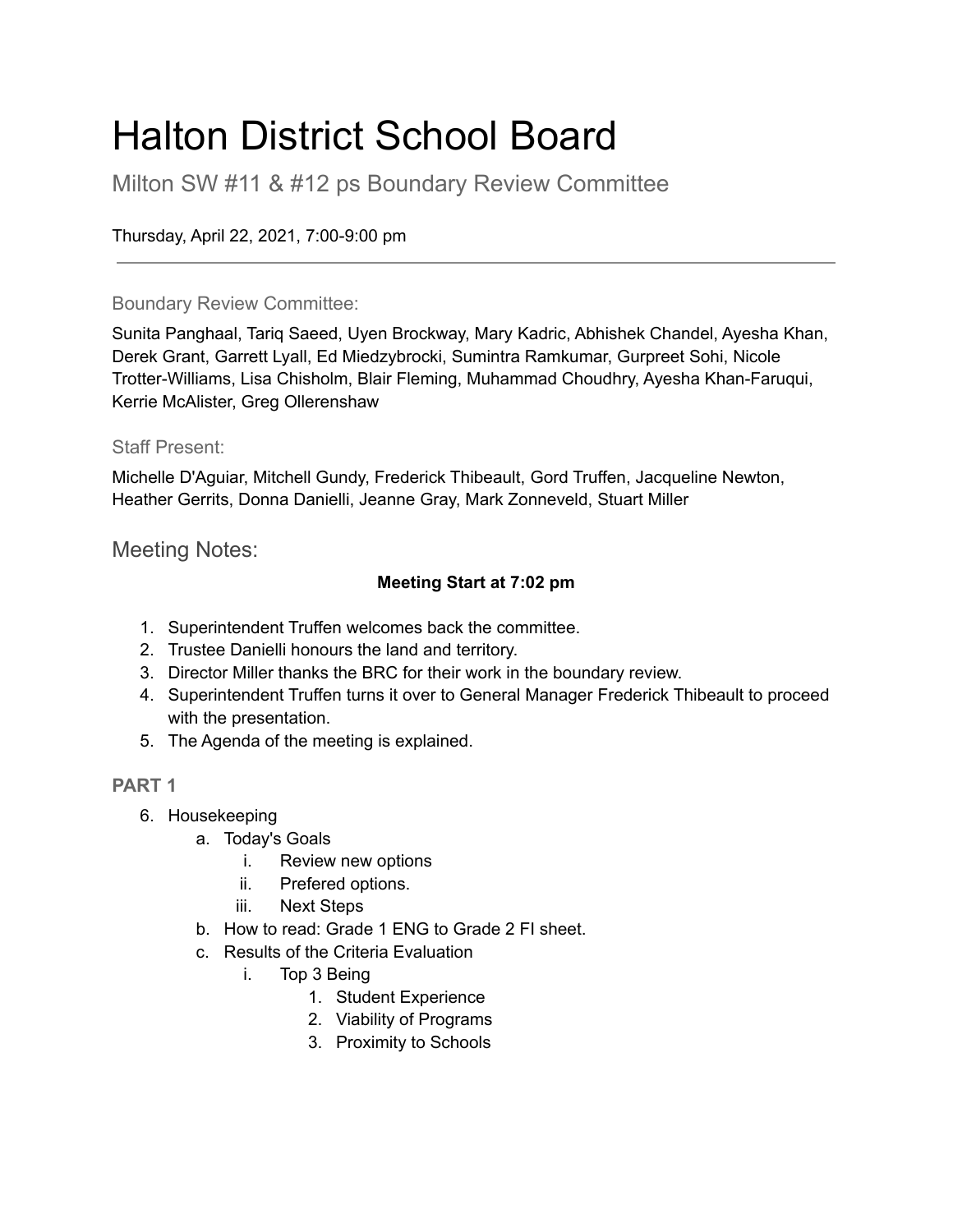### **PART 2**

- 7. Option 2
	- a. Two FI schools Milton 11 and 12.
	- b. English
		- i. Milton SW #11ps dual track (English/FI)
		- ii. Milton SW #12ps dual track (English/FI)
		- iii. Milton SW#12ps will have a split grade English 8 cohort
		- iv. Rural area attends Viola Desmond PS
		- v. Hawthorne Village PS is a holding school for Milton SE #13ps
		- vi. Zone A phased into PL Robertson PS
	- c. French Immersion
		- i. Milton SW #11ps dual track (English/FI)
		- ii. Milton SW #12ps dual track (English/FI)
		- iii. Irma Coulson PS is a holding school for Milton SE #13ps
		- iv. Rural area attends Viola Desmond PS
		- v. Zone A is phased into P.L. Robertson PS
- 8. Option 4
	- a. English
		- i. Milton SW #11ps single track English
		- ii. Rural area attends Milton SW #11ps
		- iii. Milton SW #12ps dual track (English/FI)
		- iv. Milton SW #12ps is a holding school for Milton SE #13ps
		- v. Milton SW#12ps will have a split grade English 8 cohort
		- vi. Zone A phase to P.L. Robertson PS
	- b. French Immersion
		- i. Viola Desmond FI catchment includes Milton SW #11ps
		- ii. Rural area attends Viola Desmond PS
		- iii. Milton SW #12ps dual track (English/FI)
		- iv. Milton SW #12ps is a holding school for Milton SE #13ps
		- v. Zone A phase to P.L. Robertson PS
- 9. Option 5
	- a. English
		- i. Milton SW #11ps single track English
		- ii. Rural area attends Milton SW #11ps
		- iii. Milton SW #12ps dual track (English/FI)
		- iv. Milton SW #12ps is a holding school for Milton SE #13ps
		- v. Zone A phase to P.L. Robertson PS
	- b. French Immersion
		- i. Viola Desmond FI catchment includes Milton SW #11ps
		- ii. Rural area attends Viola Desmond PS
		- iii. Milton SW #12ps dual track (English/FI)
		- iv. Milton SW #12ps is a holding school for Milton SE #13ps
		- v. Zone A phase to P.L. Robertson PS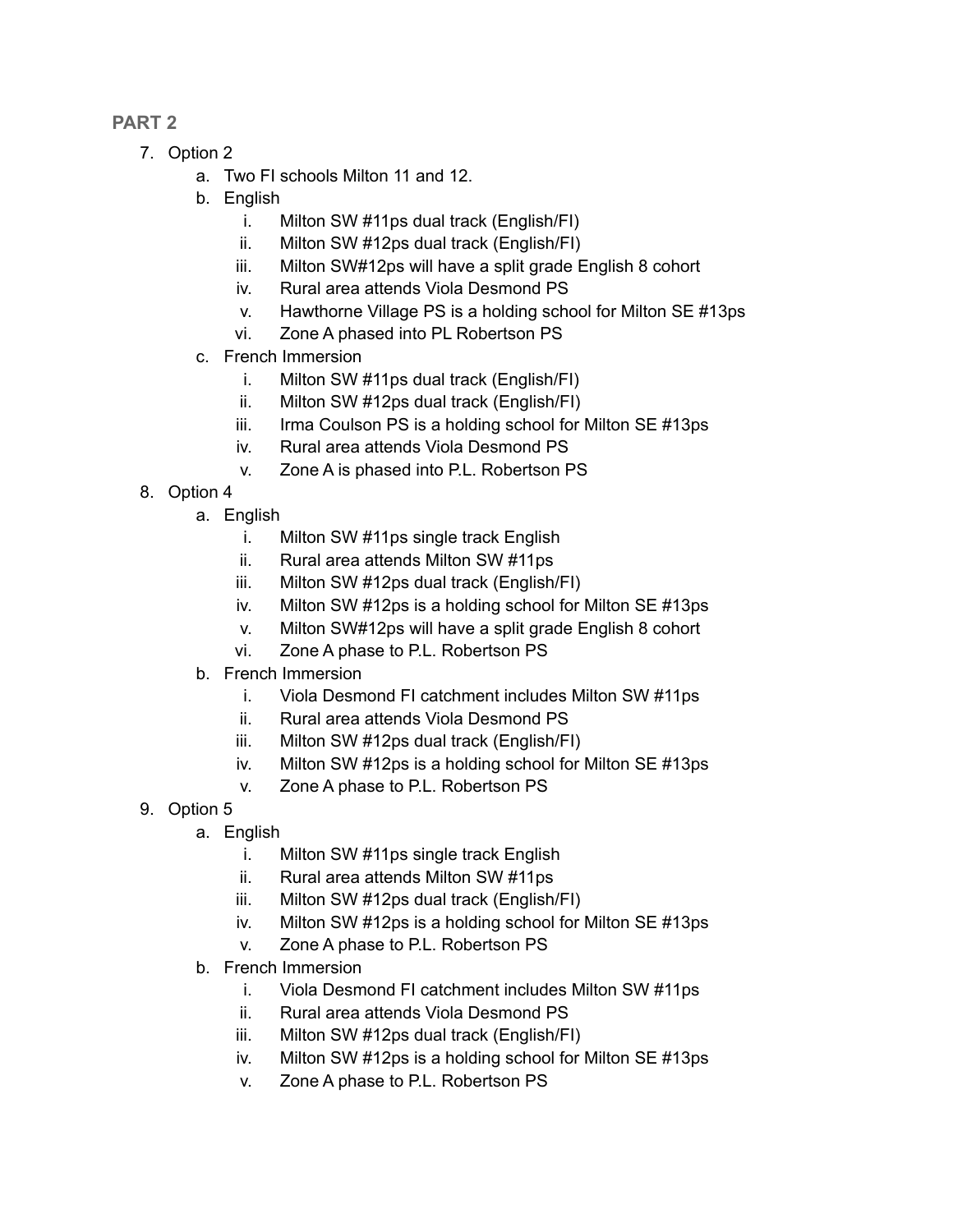- 10. Option 6
	- a. English
		- i. Milton SW #11ps dual track (English/FI)
		- ii. Rural area attends Milton SW #11ps
		- iii. Milton SW #12ps dual track (English/FI)
		- iv. Milton SW #12ps is a holding school for Milton SE #13ps
		- v. Milton SW#12ps will have a split grade English 8 cohort
		- vi. Zone A phase to P.L. Robertson PS
		- vii. Zone F to attend Milton SW#12 and Viola Desmond PS
	- b. French Immersion
		- i. Milton SW #11 ps dual track (English/FI)
		- ii. Rural area attends Milton SW #11 ps
		- iii. Milton SW #12ps dual track (English/FI)
		- iv. Milton SW #12ps is a holding school for Milton SE #13ps
		- v. Zone A phase to P.L. Robertson PS
		- vi. Zone F to attend Milton SW#12 and Viola Desmond PS
- 11. Option 7
	- a. English
		- i. Milton SW #11ps single track English
		- ii. Rural area attends Viola Desmond PS
		- iii. Milton SW #12ps dual track (English/FI)
		- iv. Milton SW #12ps is a holding school for Milton SE #13ps
		- v. Zone A phase to P.L. Robertson PS
		- vi. Zone F to Milton SW#11 ps and Anne J MacArthur PS
	- b. French Immersion
		- i. Viola Desmond FI catchment includes Milton SW #11ps
		- ii. Rural area attends Viola Desmond PS
		- iii. Milton SW #12ps dual track (English/FI)
		- iv. Milton SW #12ps is a holding school for Milton SE #13ps
		- v. Zone A phase to P.L. Robertson PS
		- vi. Zone F to Viola Desmond PS and Anne J. MacArthur PS
- 12. Option 7b
	- a. English
		- i. Milton SW #11ps single track English
		- ii. Rural area attends Viola Desmond PS
		- iii. Milton SW #12ps dual track (English/FI)
		- iv. Milton SW #12ps is a holding school for Milton SE #13ps
		- v. Zone A phase to P.L. Robertson PS
		- vi. Zone F to Viola Desmond PS and Anne J MacArthur PS
	- b. French Immersion
		- i. Viola Desmond FI catchment includes Milton SW #11ps
		- ii. Rural area attends Viola Desmond PS
		- iii. Milton SW #12ps dual track (English/FI)
		- iv. Milton SW #12ps is a holding school for Milton SE #13ps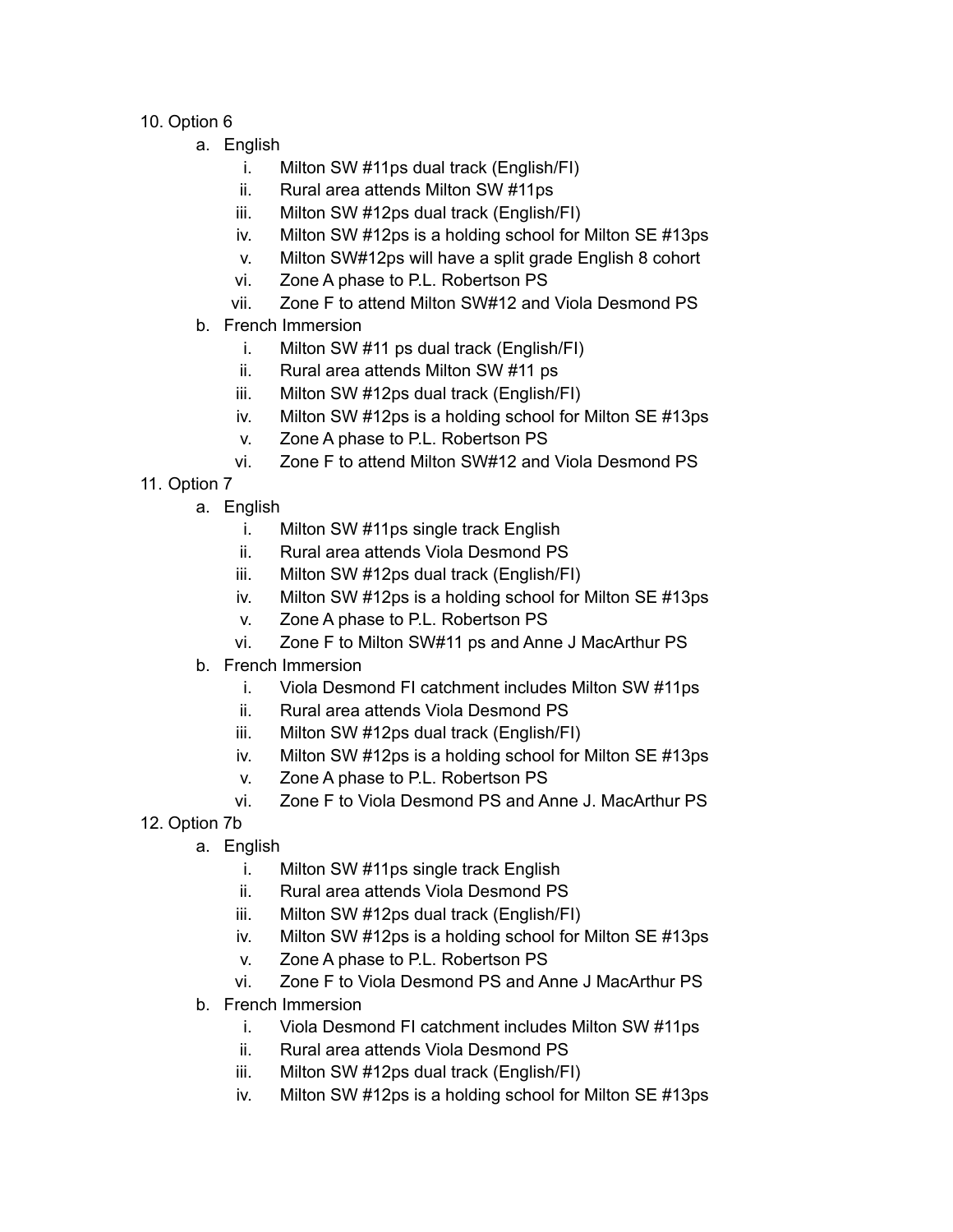- v. Zone A phase to P.L. Robertson PS
- vi. Zone F to Viola Desmond PS and Anne J. MacArthur PS
- 13. Option 7c
	- a. English
		- i. Milton SW #11ps single track English
		- ii. Rural area attends Viola Desmond PS
		- iii. Milton SW #12ps dual track (English/FI)
		- iv. Milton SW #12ps is a holding school for Milton SE #13ps
		- v. Zone A phase to P.L. Robertson PS
		- vi. Zone F to Milton SW#12 ps and Anne J MacArthur PS
	- b. French Immersion
		- i. Viola Desmond FI catchment includes Milton SW #11ps
		- ii. Rural area attends Viola Desmond PS
		- iii. Milton SW #12ps dual track (English/FI)
		- iv. Milton SW #12ps is a holding school for Milton SE #13ps
		- v. Zone A phase to P.L. Robertson PS
		- vi. Zone F to Milton SW#12 PS and Anne J. MacArthur PS

### **PART 3**

- 14. The BRC breaks out into two discussion groups to discuss the options.
- 15. Results from the discussion are:**use the large group discussion**
	- a. Option 2
		- i. Two dual tracks to not separate families.
		- ii. Viola Desmond FI viability?
		- iii. There are some challenges for Milton 11.
		- iv. Concern about the viability of FI in the later years.
		- v. Milton 12 & Hawthorne alleviated by 2024.
	- b. Option 4
		- i. Prefered Option 4 over 7 split gr 8 cohort is larger (all of Area F)
		- ii. Zone F stays together for the duration of their schooling.
		- iii. It's a larger group of children.
	- c. Option 5 Removed
		- i. Did not like it.
	- d. Option 6 Removed
		- i. Logical boundary borders.
	- e. Option 7
		- i. Bussing with zone F.
		- ii. Keep around
	- f. Option 7a
		- i. Too many busses to AJM?
	- g. Option 7b Removed
	- h. Option 7c
		- i. Keep
		- ii. Best of the 7s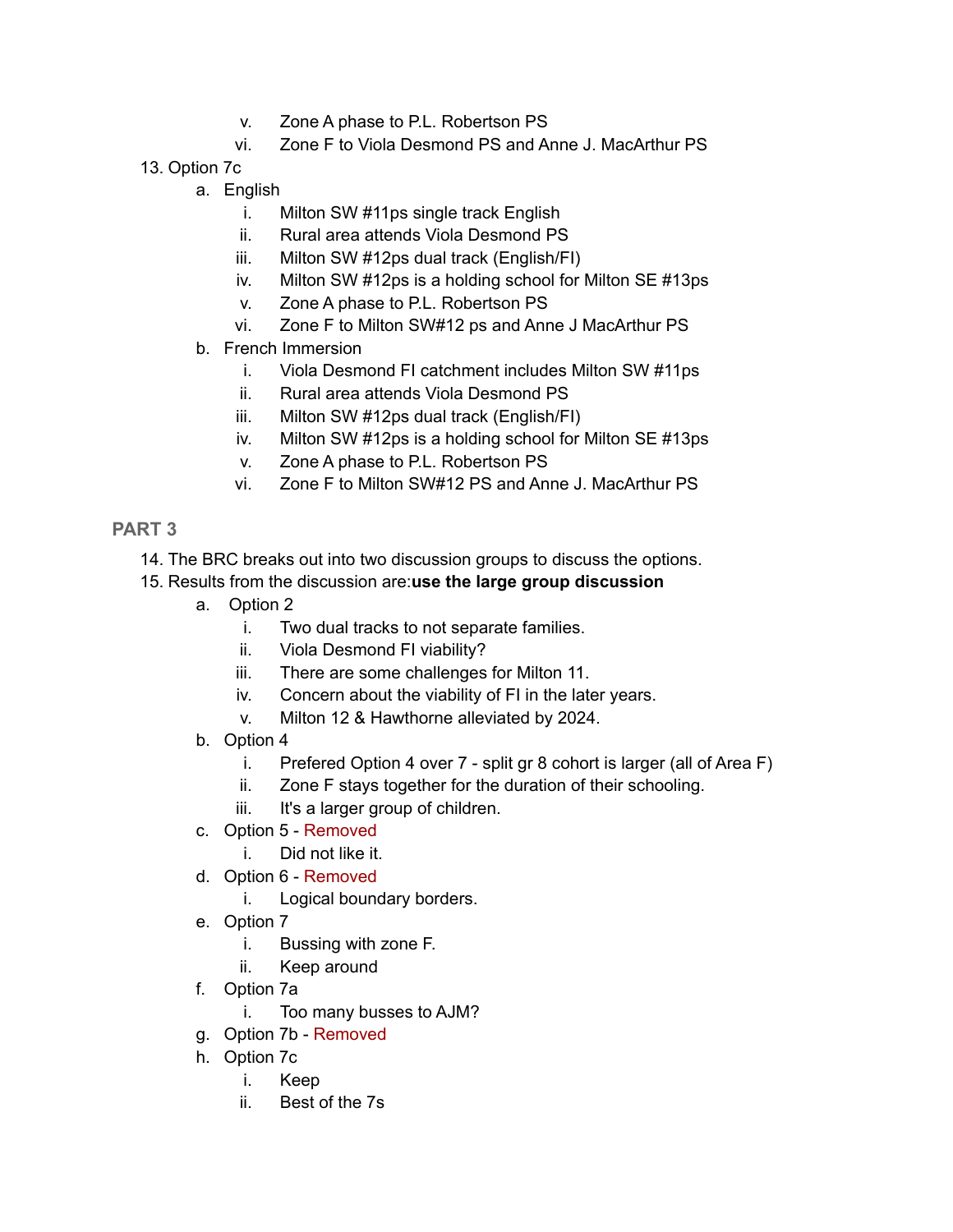i. Final preferred options

i. 2, 4, 7a, 7c

16. The BRC uses a hands up survey to get a consensus among the BRC.

### **PART 4**

- 17. What's next:
	- a. Select last short list of options
	- b. Provide the BRC with the format of the public meeting.
	- c. Submit potential modifications or new options to planning
		- i. If you have recommended changes to an option, please provide to Planning to develop the materials
			- 1. Send to [milton11\\_12review@hdsb.ca](mailto:milton11_12review@hdsb.ca)
			- 2. Please include contact information
	- d. Questions?
		- i. If you have questions, submit to [milton11\\_12review@hdsb.ca](mailto:milton11_12review@hdsb.ca)
- 18. Next Meeting
	- a. April 29, 2021.

### **The meeting ends at 8:58 pm**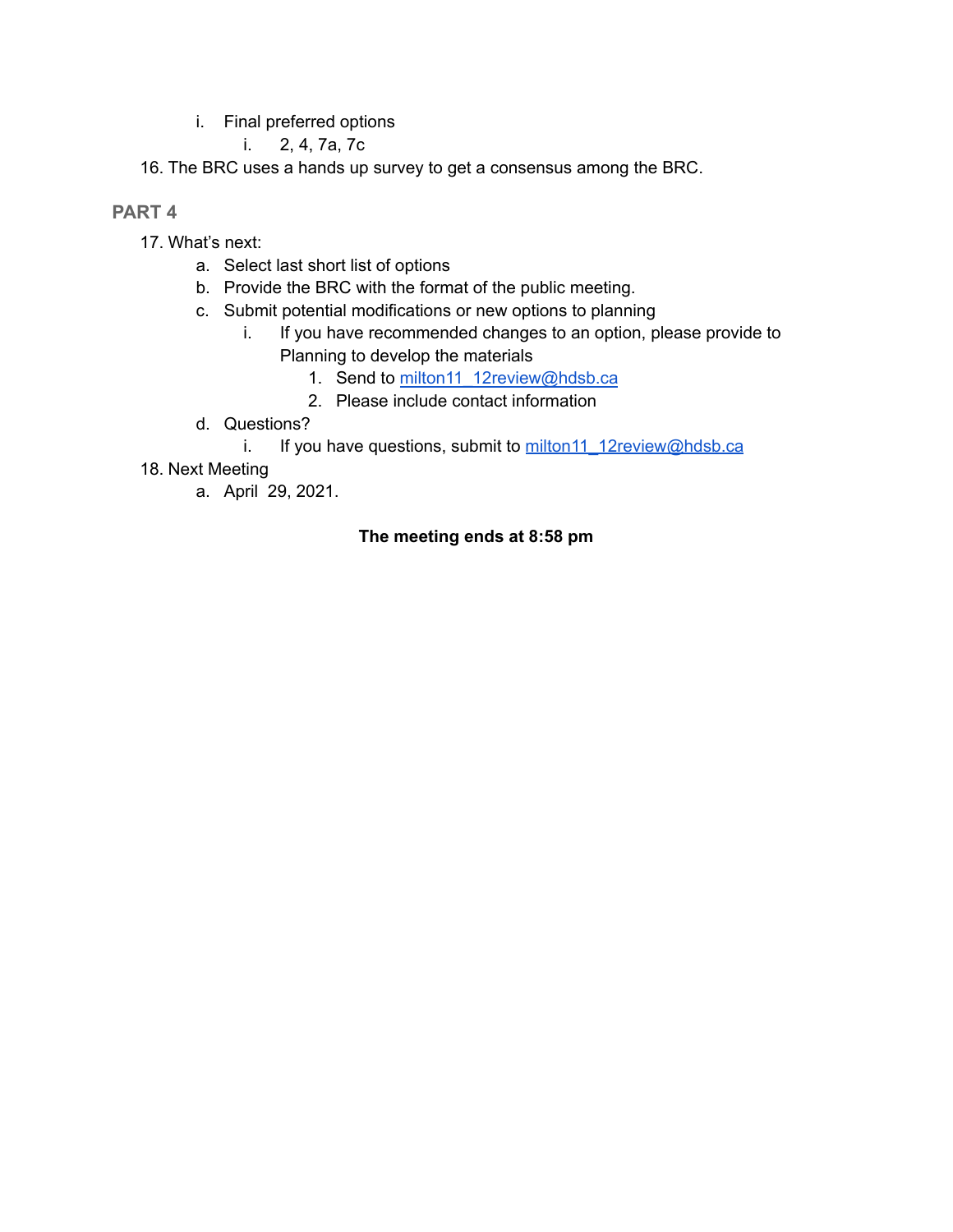# Any objections to removing Option 5

 $\mathsf O$ Yes

O Uncertain





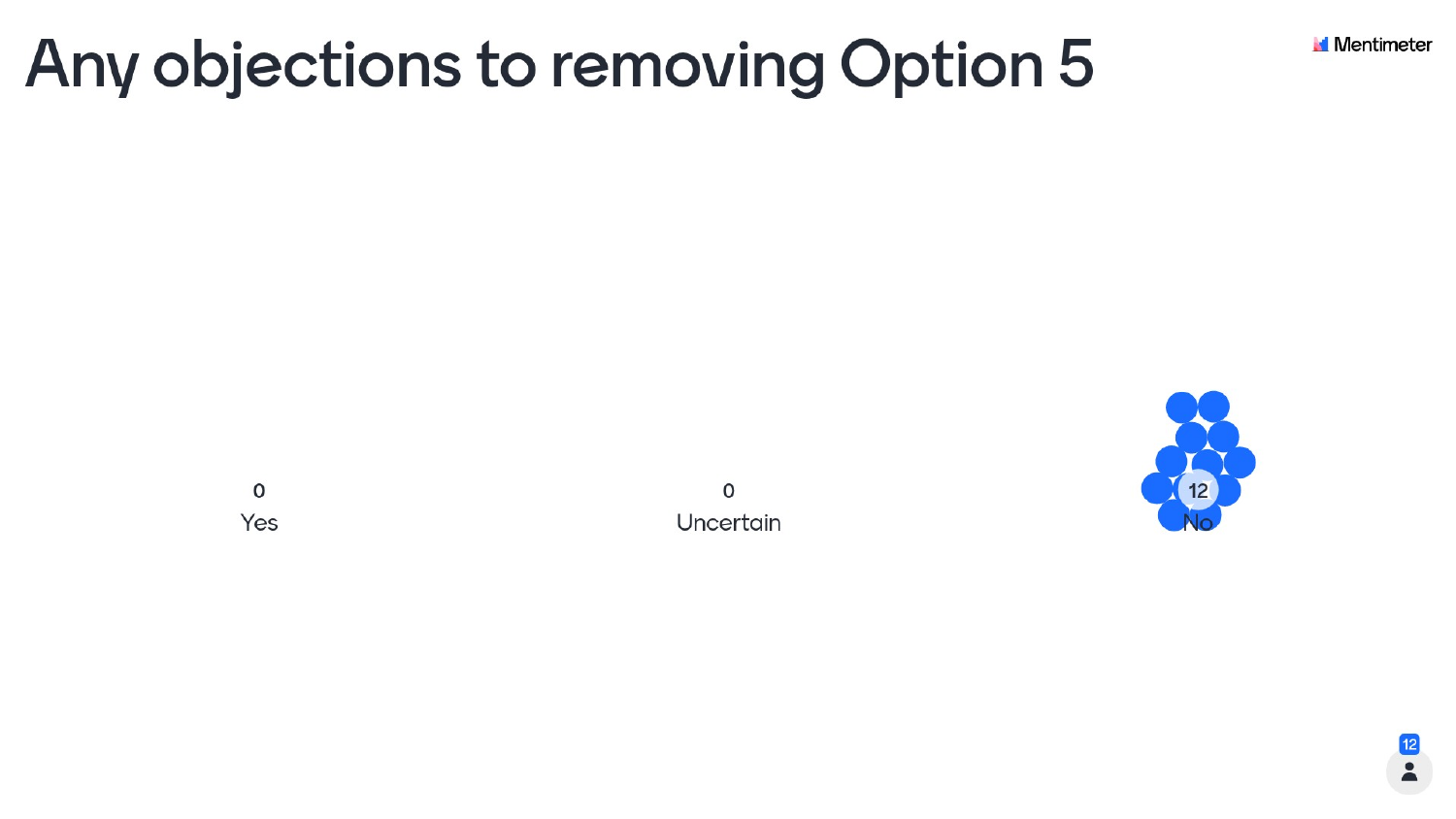# Any objections to removing Option 6





 $\mathsf{o}$ Uncertain



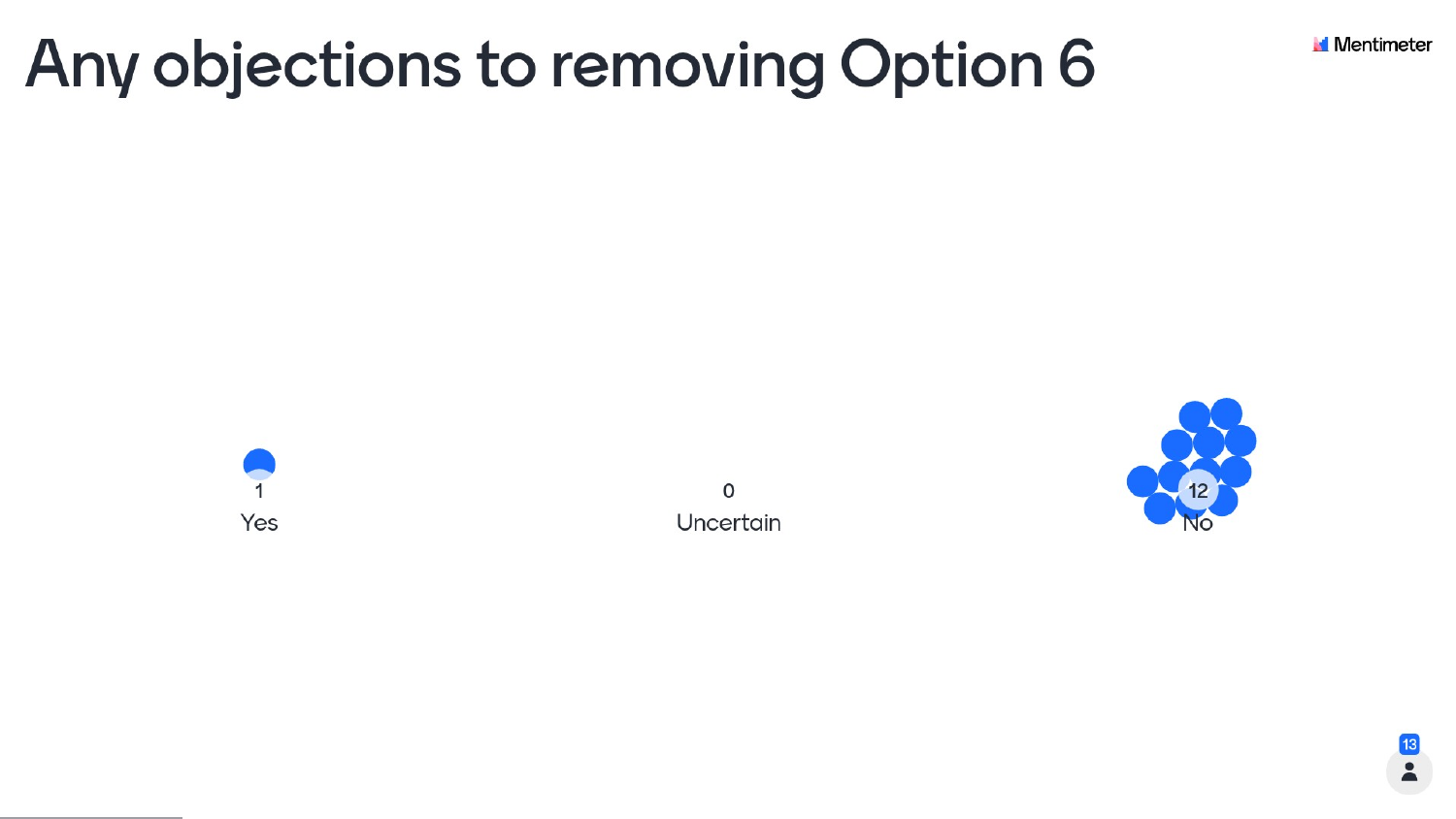# Any objections to removing Option 7b

 $\mathsf O$ Yes

 $\mathsf{o}$ Uncertain





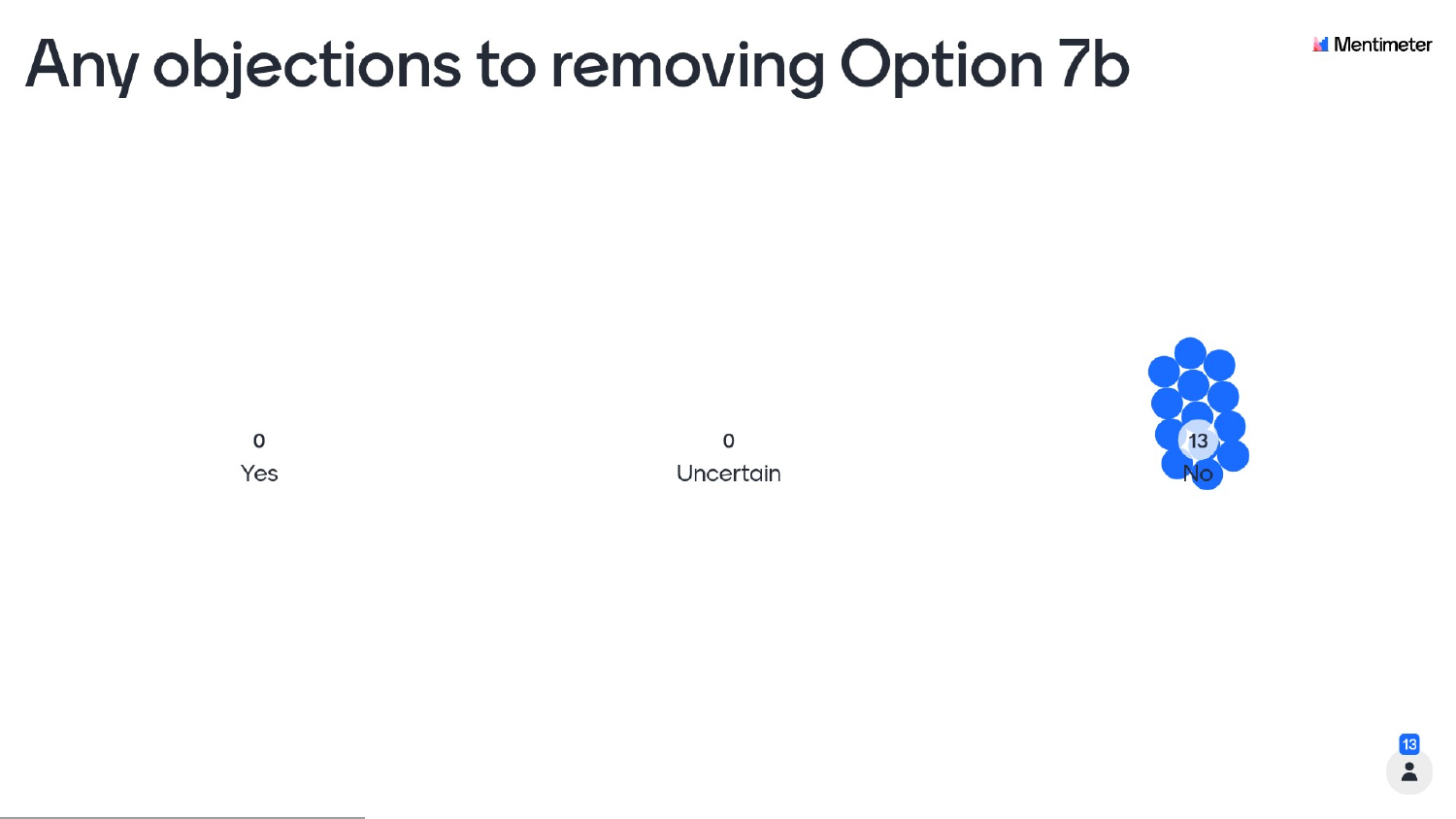# Any objections to removing Option 7a









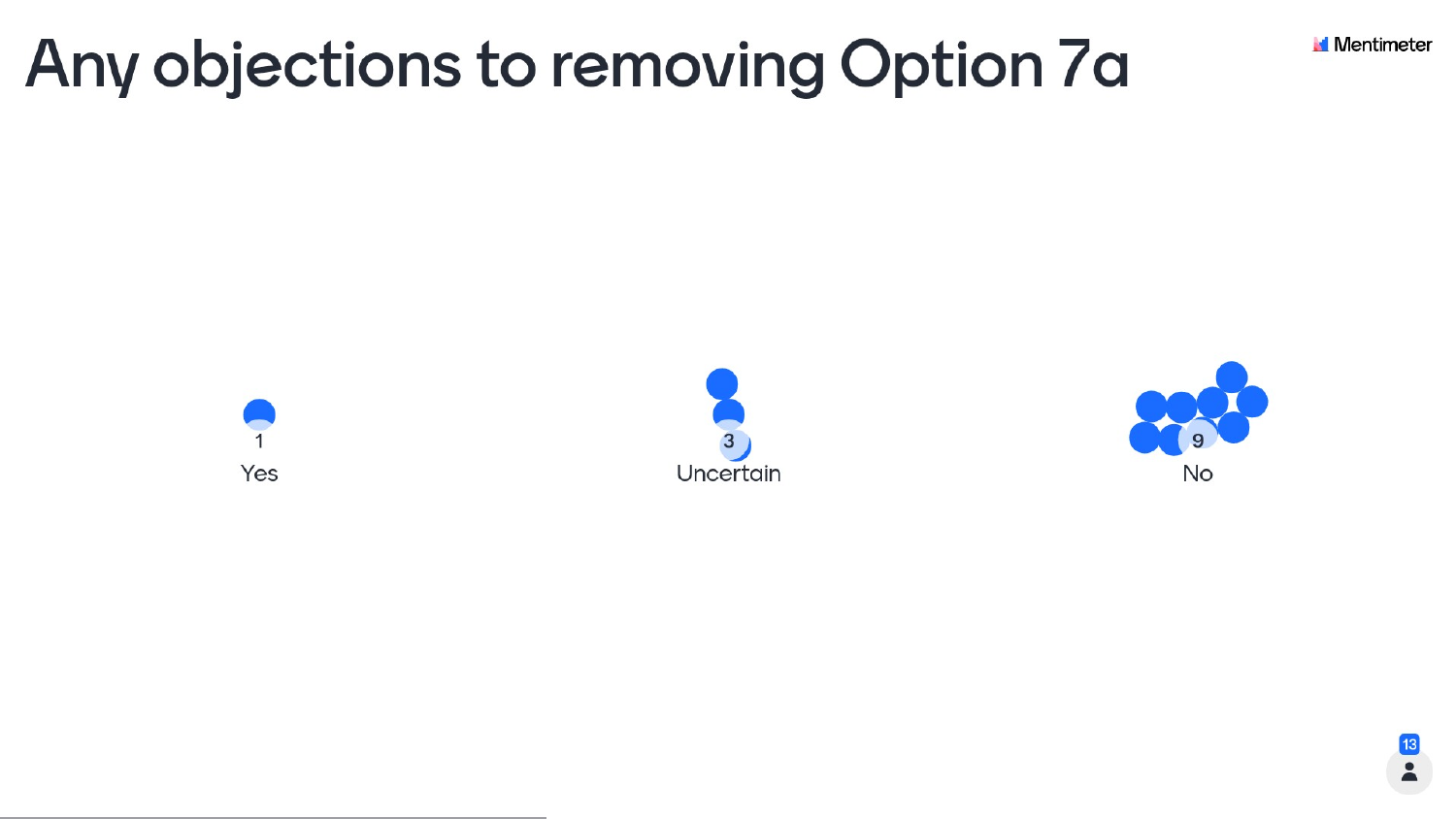# Any objections to removing Option 7c

8 Yes



 $\mathsf{o}$ No



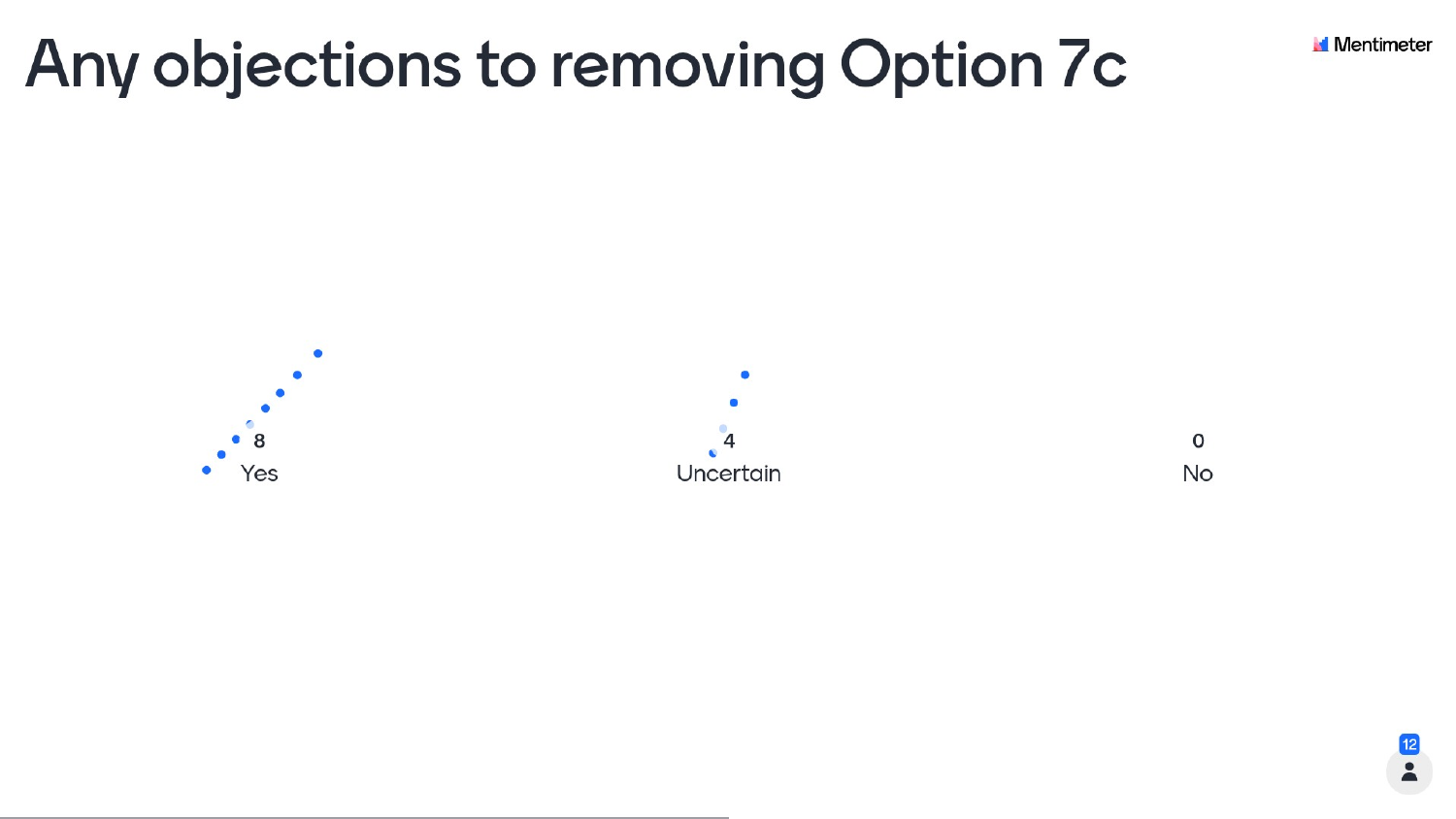## Please Rate the Options (0-5) to move ahead:





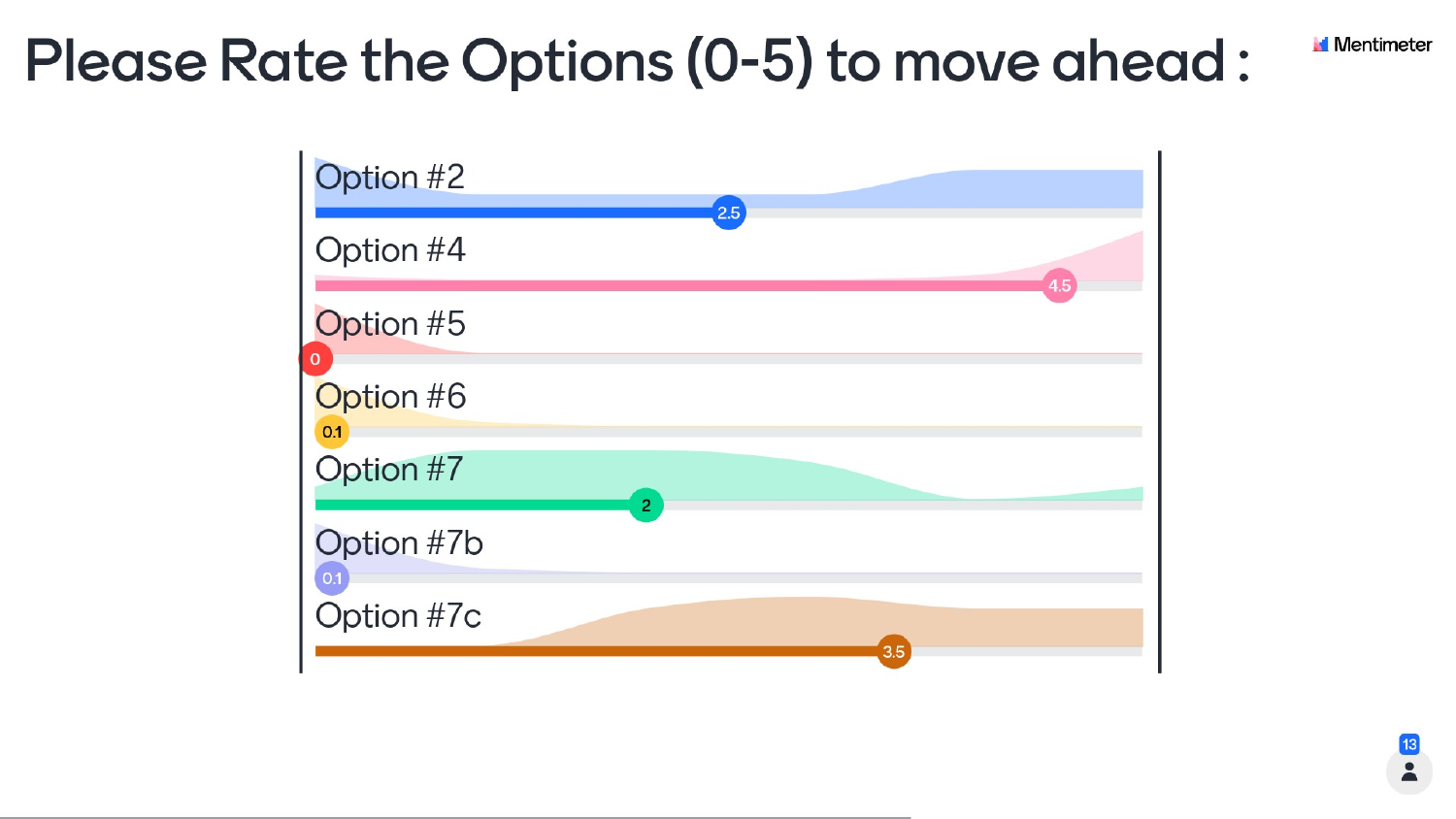

## Option 5

**REMOVE -Not** feasible

suggestion - All of F at AJM? currently approx 130 students in F, more development growth on the way

Split cohorts are a concern when it's smaller numbers. It's not as much of a concern when its a large cohort. Good for Transition

## Option 7c

**Splitting** of F is of concern

Less transportation overall.

For Zone F: Kids will be crossing neighborhoods to attend their respective schools.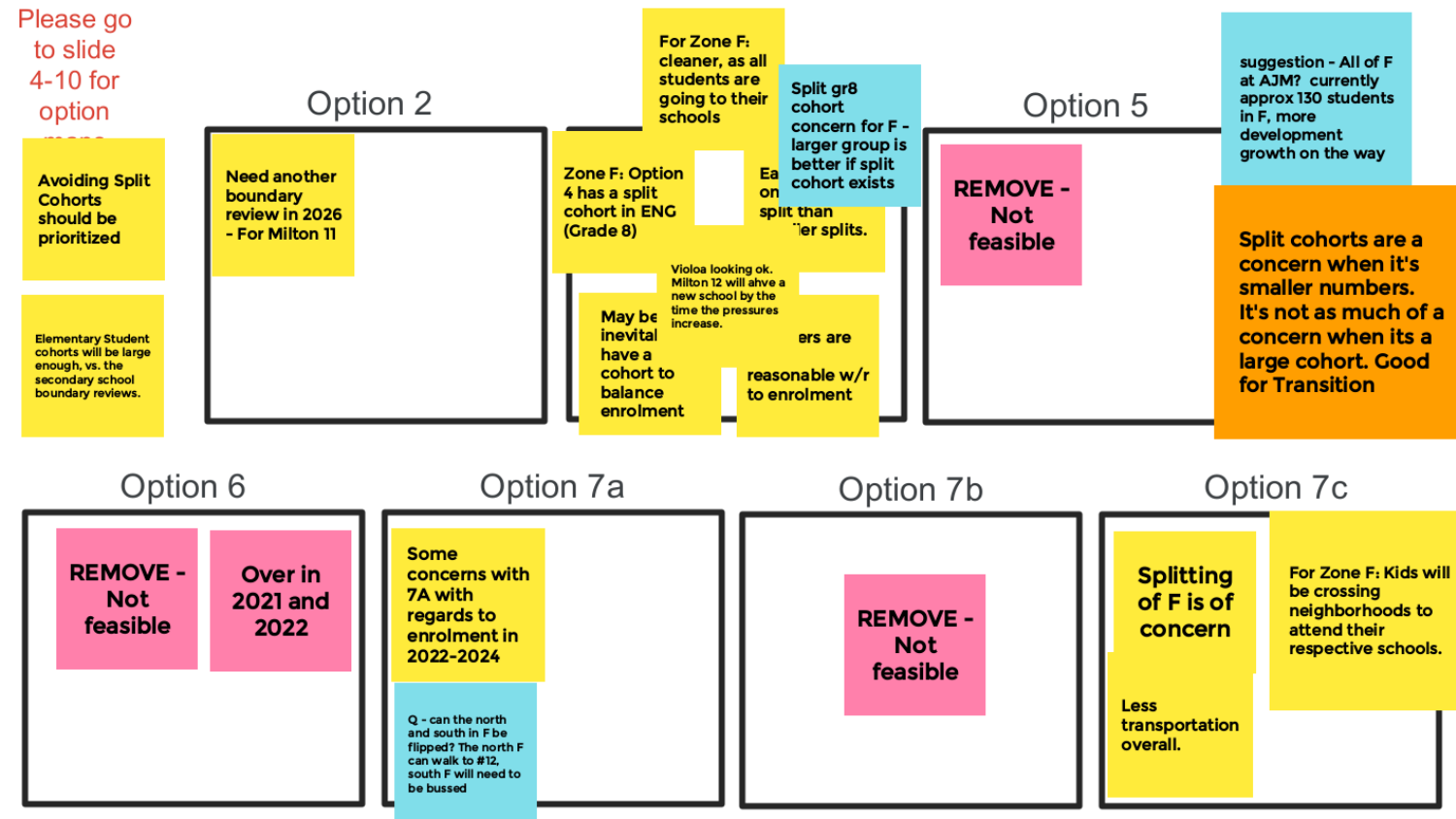## Q1: Which Options should be removed, and Why?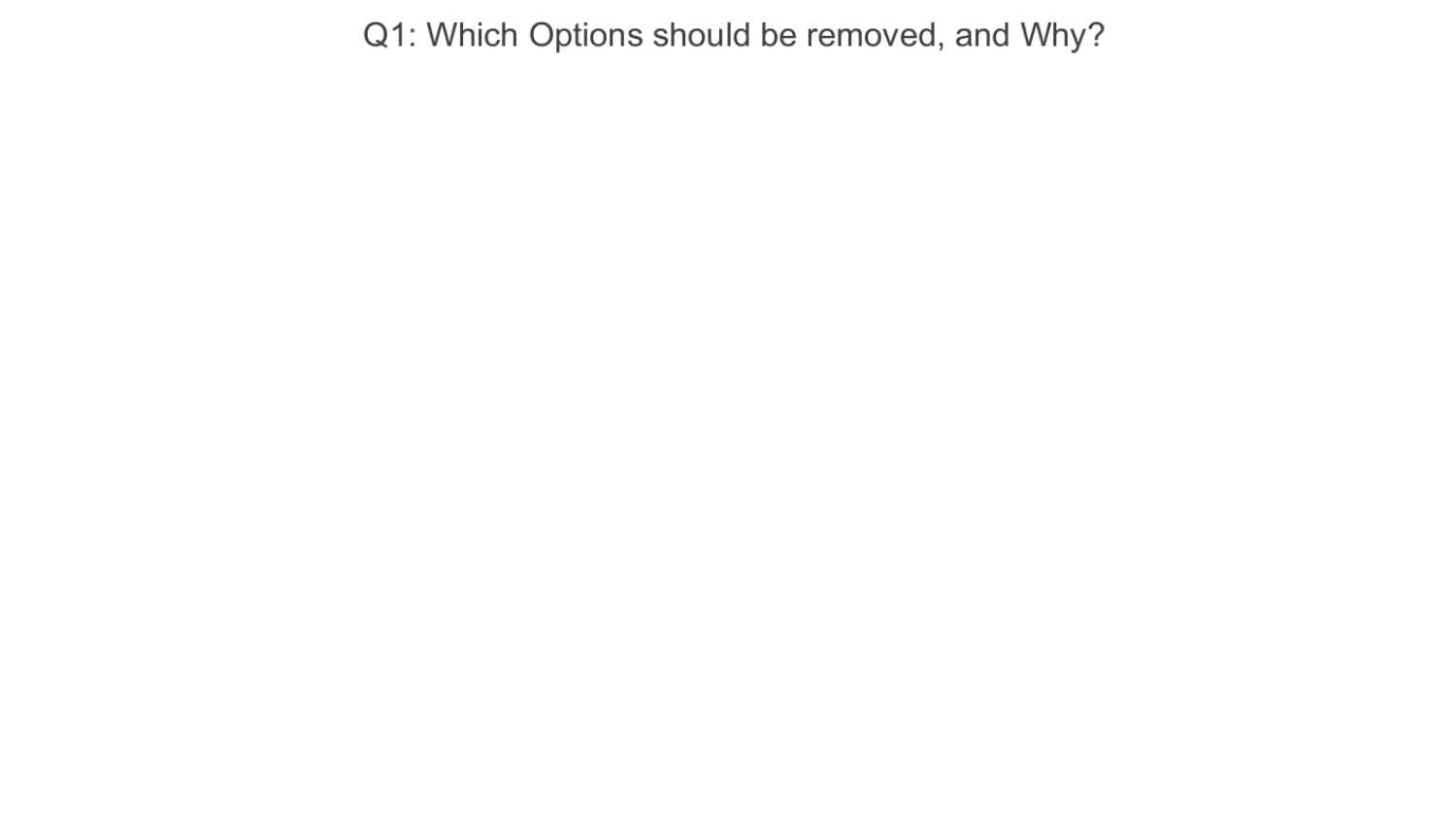## Q2: Which Additional Options should be Explored?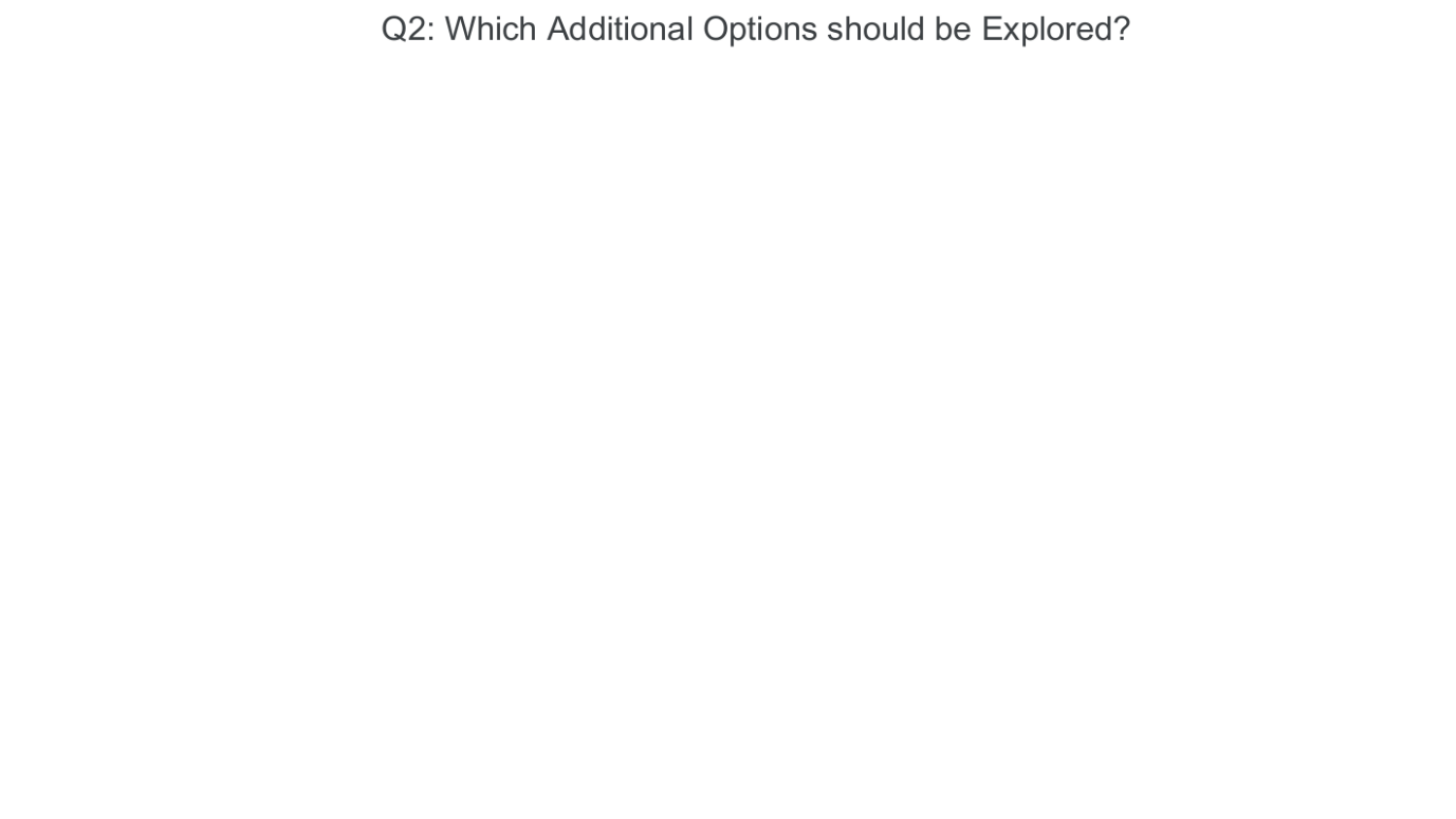



**Not** 

preferred

## Option 7c

**Best of** the 7s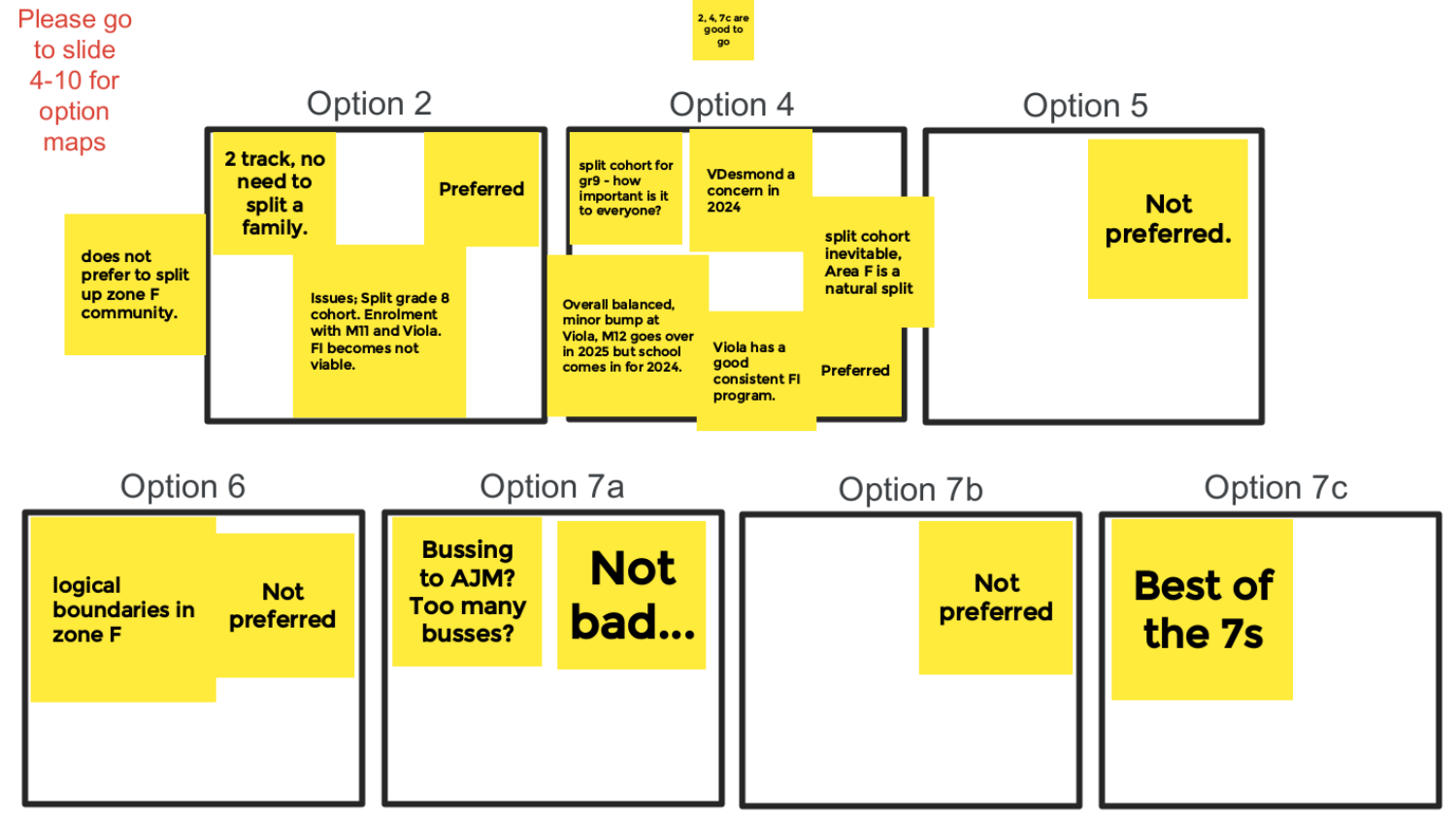## Q1: Which Options should be removed, and Why?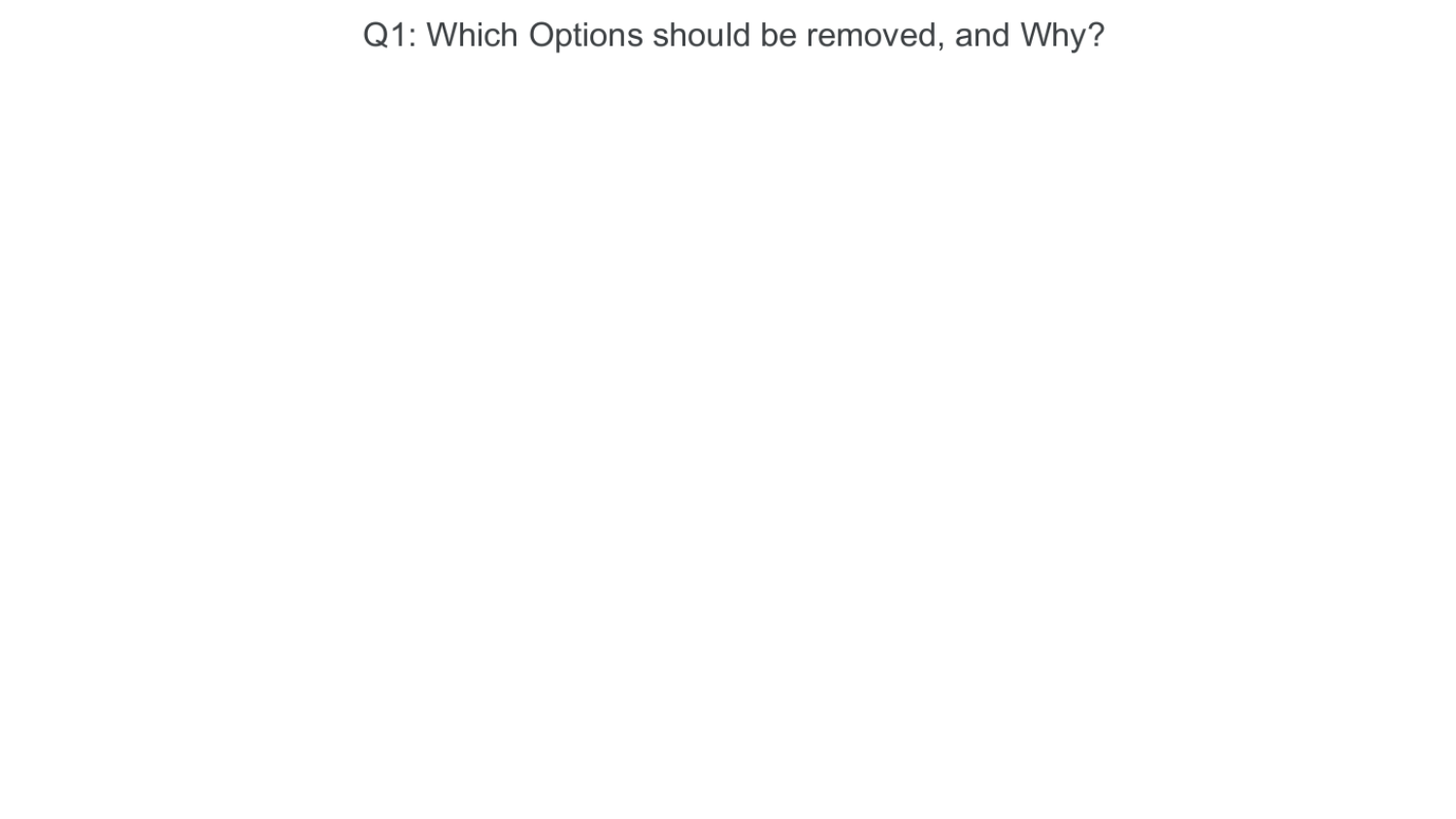## Q2: Which Additional Options should be Explored?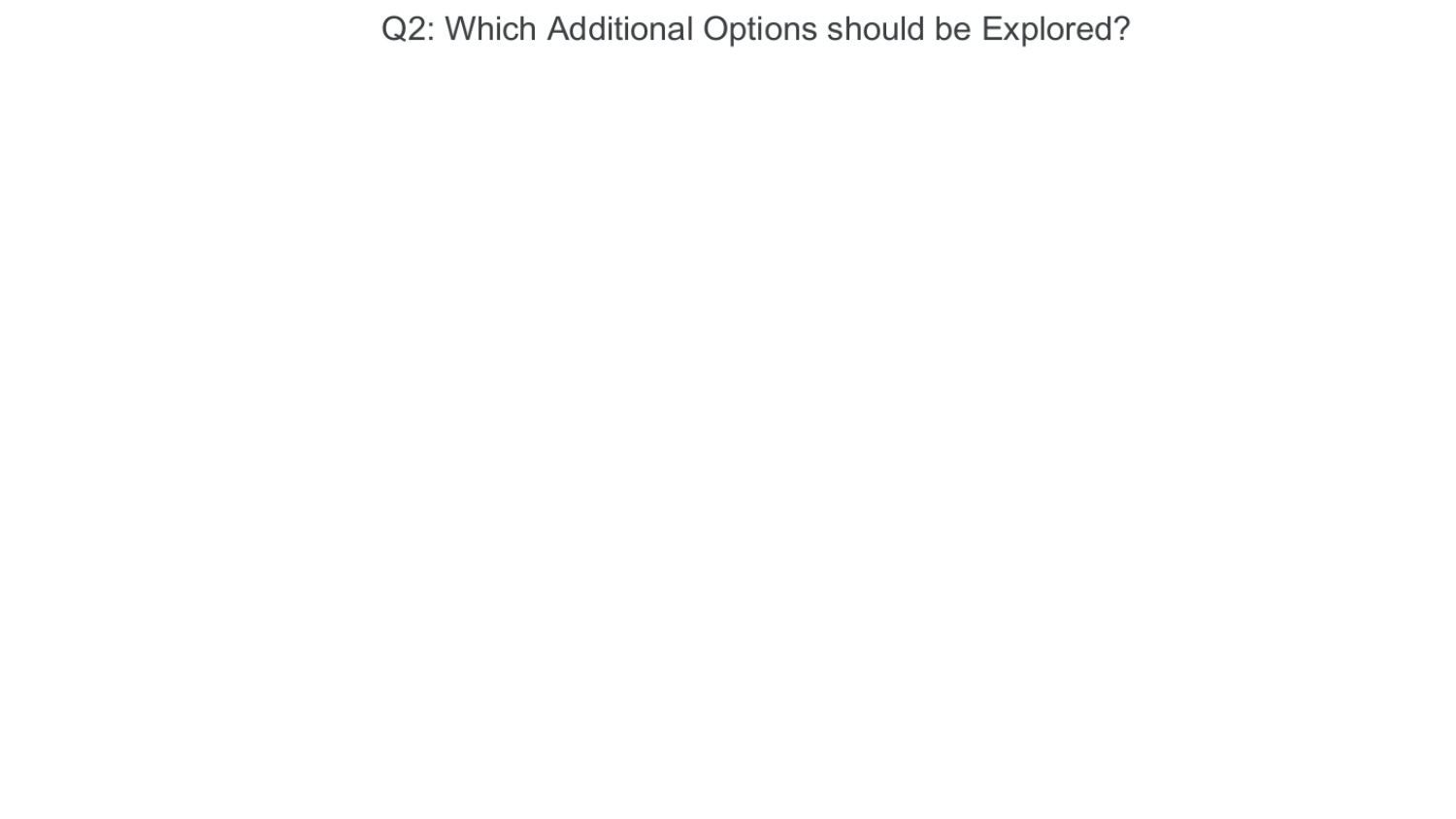

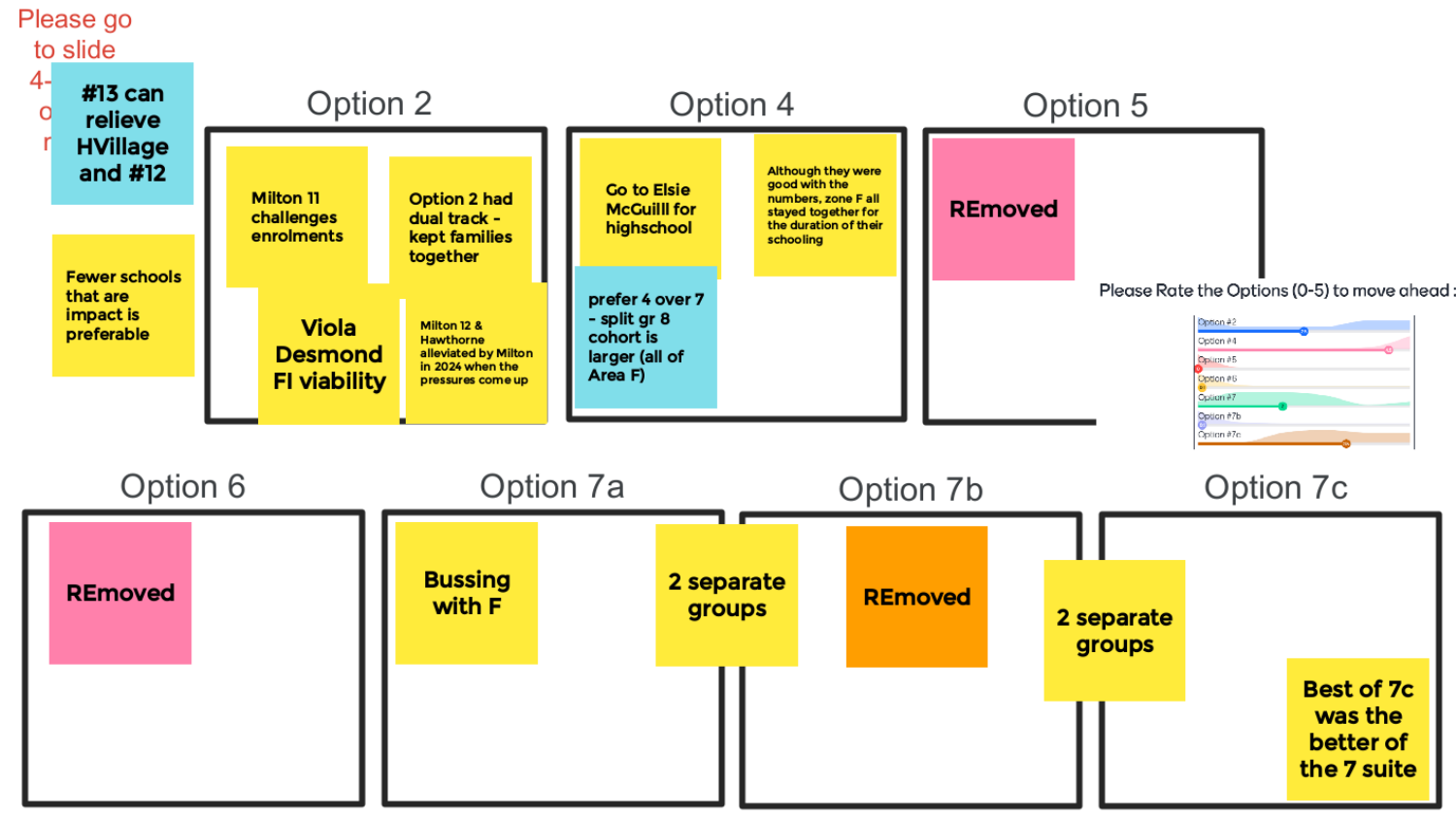## Q1: Which Options should be removed, and Why?